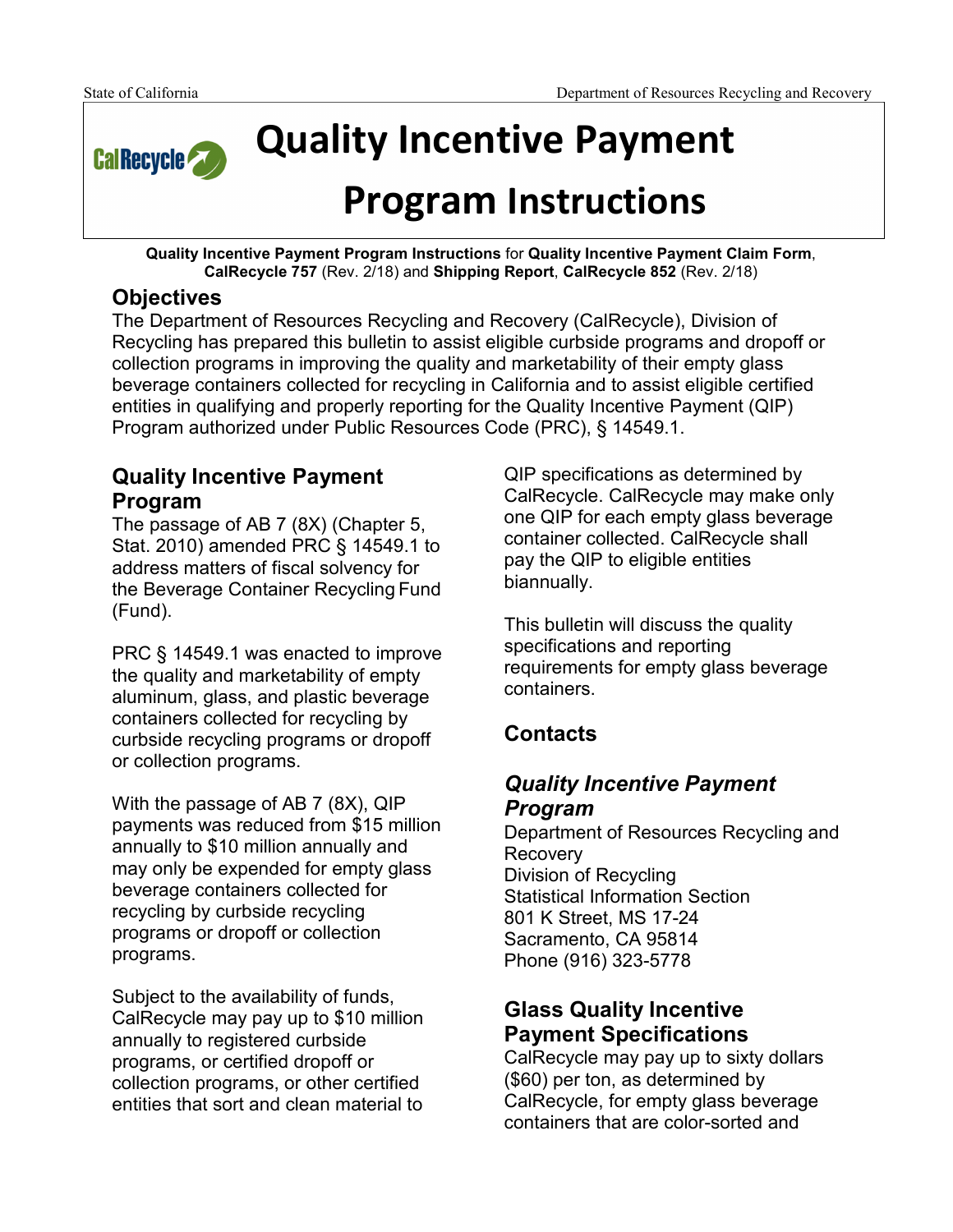substantially free of contamination, as specified in CCR, Title 14, Division 2, Chapter 5, Subchapter 2, Article 4, § 2850.

<http://www.calrecycle.ca.gov/BevContai> ner/LawsRegs/Regs.pdf

**Recommendations for obtaining and maintaining the highest quality material:**

#### *Single Stream Recycling Best Practices Manual*

<http://www.calrecycle.ca.gov/BevContai> ner/Publications/BestPracticesManual02 1407.pdf

#### *Single Stream Recycling Best Practices Implementation Guide:*

<http://www.calrecycle.ca.gov/BevContai> ner/Publications/BestPracticesGuide021 407.pdf

## **Reporting Instructions for Empty Glass Beverage Containers**

#### **General**

For empty beverage containers that are processed to QIP specifications, either the **Shipping Report**, **CalRecycle 852** or the **Quality Incentive Payment Claim Form**, **CalRecycle 757** shall serve as the claim for QIP.

#### **Quality Incentive Payment Claim Form, CalRecycle 757 (Rev. 2/18)**

For empty glass beverage containers that are processed to QIP specifications subsequent to completion of the **Shipping Report** (CalRecycle 852), an eligible participant shall submit a **Quality Incentive Payment Claim Form** (CalRecycle 757) to CalRecycle for each calendar month in which the QIP is being claimed.

For processor-to-processor transactions (purchases without a shipping report, CalRecycle 852), an eligible participant must obtain a Department approved methodology to attribute the eligible empty glass beverage containers to the types of programs from which they were received.

A certified participant proposing a methodology must include a detailed description of how the entity will determine the QIP payment for only curbside and dropoff or collection programs from other beverage containers collected from other certified and non-certified entities. Additionally, it must indicate how it will reduce any residuals from the total received weight.

Upon receipt of the approved methodology for the empty glass beverage containers, a certified entity shall submit a CalRecycle 852 to CalRecycle for each calendar month in which the QIP is being claimed. The CalRecycle 852 must be submitted to CalRecycle no later than the first day of the second month following the reporting month.

CalRecycle shall calculate on an annual basis Statewide Average QIP Rates for glass that exclude empty beverage containers collected by non-curbside and dropoff or collection programs (for example, recycling centers). The Statewide Average QIP Rates reflect an estimate of CRV material collected from curbside and dropoff or collection programs in a load of commingled material collected from all recyclers and are used for purchases without Shipping Reports, CalRecycle 852 (for example, processor to processor transactions).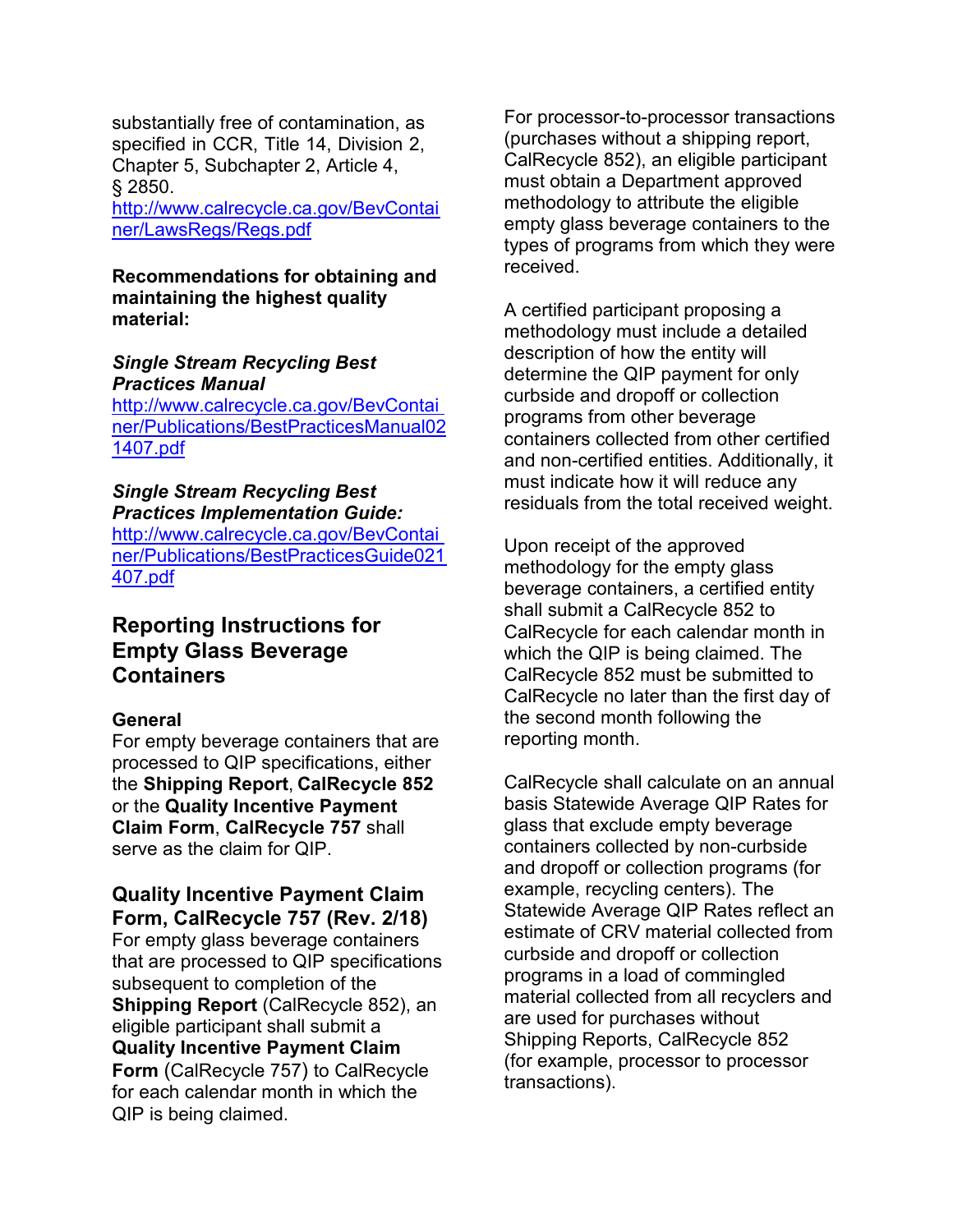Statewide average commingled rates determined by CalRecycle annually are used for direct purchases of glass from curbside and dropoff or collection programs when not reported through a Shipping Report, CalRecycle 852.

#### **SAMPLE SCENARIOS**

**Shipping Reports, CalRecycle 852**  (Rev. 2/18) **for QIP** 

## **Scenario 1**

A curbside program ships singlestream loads to a certified processor or recycling center. The processor/recycling center processes the glass beverage containers to the appropriate QIP specifications and completes the Shipping Report, CalRecycle 852 when the material is shipped. Because the processor/recycling center did the sorting prior to the completion of the Shipping Report, an "R" is placed in the QIP box on the Shipping Report.

## **Scenario 2**

A curbside program contracts with an independent MRF to sort its QIP eligible materials. The materials are then shipped to a certified processor. An "S" is placed in the QIP box on the Shipping Report because the materials were sorted and cleaned prior to shipment to the processor.

#### **Quality Incentive Payment Claim Form, CalRecycle 757**  (Rev. 2/18)

## **Scenario 1**

A dropoff or collection program ships contaminated commingled glass food and beverage containers to a certified processor or recycling center.

The processor/recycling center completes a Shipping Report upon receipt of the load and later cleans the glass beverage containers to QIP specifications. The processor/recycler would complete and submit a Quality Incentive Payment Claim Form, CalRecycle 757 to CalRecycle after the glass is color sorted and cleaned to QIP specifications.

# **Quality Incentive Payment Program Reporting Methodology**

(Attached)

To assist certified participants in developing a Quality Incentive Payment Program reporting methodology, CalRecycle has developed a Quality Incentive Payment Program Model Reporting Methodology (Model) that may be used. Certified participants choosing to use CalRecycle's sample Model may do so by placing the Model on their letterhead and submitting it to CalRecycle for approval. If you need example reporting tools to maintain documentation for the Model, please contact the Statistical Information Section at (916) 323-5778.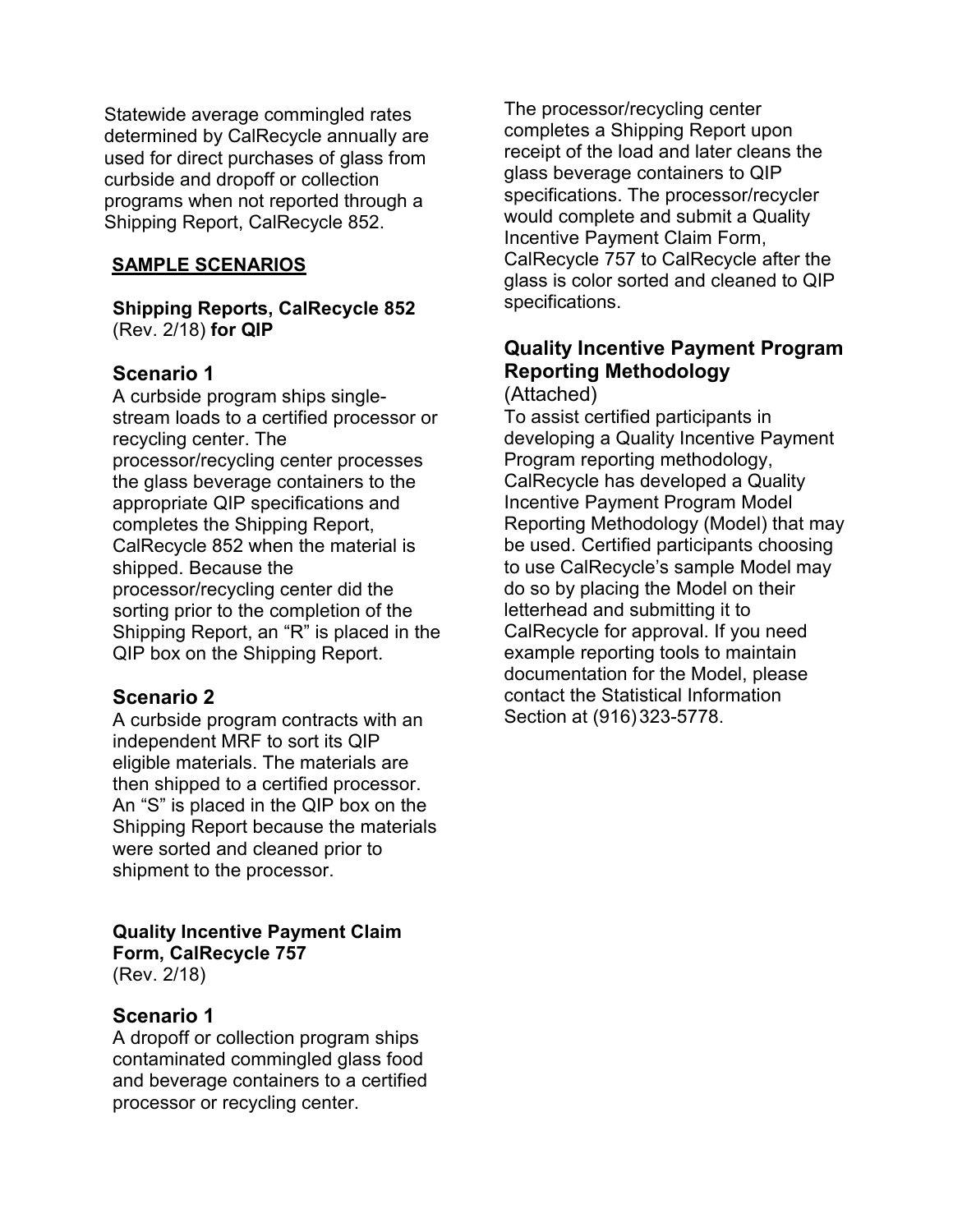## **Quality Incentive Payment Claims Methodology Model**

(On participant company letterhead)

Date

Participant Name

Certification Number

*Insert Participant Name* requests approval from the Department of Resources Recycling and Recovery, Division of Recycling, to submit Quality Incentive Payment (QIP) claims for empty glass beverage containers that were processed to QIP specifications received at our *Insert facility location.* 

The following information will be collected and recorded from all certified or registered participants that QIP eligible material is purchased from:

- Participant Name
- Certification or Registration Number
- Total Received Weight in Tons
- Estimated Residue or Waste Percentage

*Insert Participant Name* will determine, by participant and material type, the QIP eligible material and estimated payment, as follows:

- 1) For material purchased directly from curbside programs and dropoff or collection programs:
	- a) The residue or waste tons total will be determined by multiplying the received weight tons by the residue or waste percentage.
	- b) The adjusted received weight tons will be determined by subtracting the residue or waste tons from the received weight.
	- c) The total QIP weight will be determined by multiplying the adjusted received weight tons by the statewide commingle rate.
		- i) If the material is purchased from a registered Curbside Program, the statewide commingled rate for Curbside Programs will beused.
		- ii) If the material is purchased from a certified Dropoff or Collection Program, the statewide commingled rate for Dropoff or Collection Program will be used.
		- iii) A Community Service Program is a type of dropoff or collection program, if the material is purchased from a Community Service Program, the statewide commingled rated for a Community Service Program will beused.
	- d) For glass only, the total QIP weight for each color fraction (flint, amber, green, and mixed color) glass will be determined by multiplying the total QIP weight for glass by a percentage for each color fraction. The percentage of each glass fraction will be estimated based on quarterly sampling to determine the amount (percentage) of color sorted material derived from the outbound material. For example only, based upon the 2010 first quarter sampling: 30% flint, 15% amber, 15% green, and 40% mixed color glass.
	- e) The total estimated QIP payment will be determined by multiplying the total QIP weight by the applicable QIP Rate per ton.
- 2) For material purchased directly from certified processors:
	- a) A determination of non-qualifying material, if any, will be made and subtracted from the total weight ticket to determine the Total Received Weight in tons.
	- b) The residue or waste tons total will be determined by multiplying the received weight tons by the residue or waste percentage.
	- c) The adjusted received weight tons will be determined by subtracting the residue or waste tons by the received weight.
	- d) The total QIP weight will be determined by multiplying the adjusted received weight tons by the Statewide Average QIP Rate.
	- e) For glass only, the total QIP weight for each color fraction (flint, amber, green, and mixed